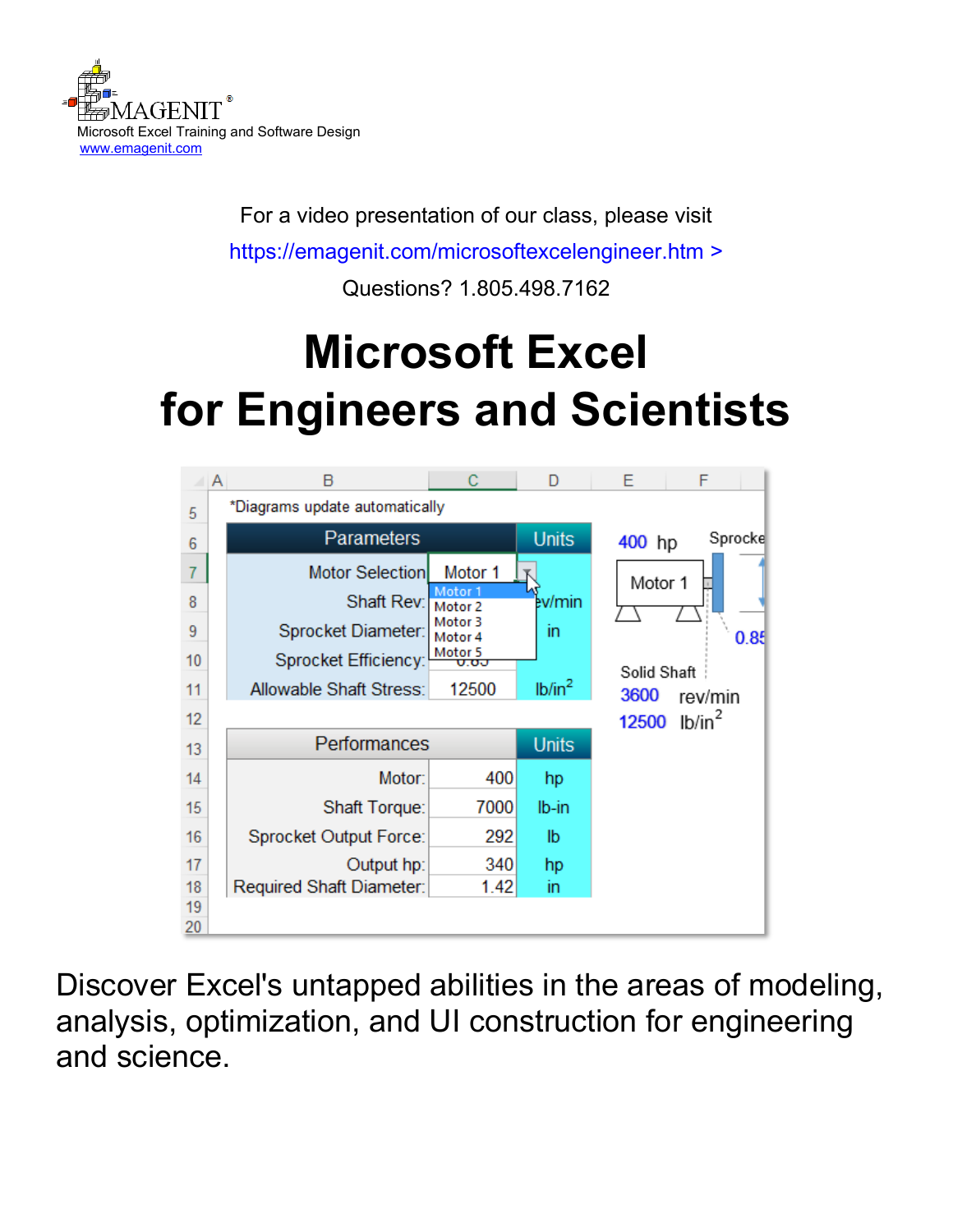# **How our training can help you.**

Our 1-day workshop shows the essential Excel skills you need to assemble a wide variety of hi-tech model and analysis tools.

From laying out model and analysis problems; to building high-powered formulas, lookups, and logic; to implementing numerical techniques and design optimization; our class covers a wide range of must know Excel topics.

Join us and we'll show you the design strategies, assembly methods, and Excel features that you can use to rapidly solve your problems.

## **Key Excel topics covered.**

- Complete formula, debugging, cell reference, and cell naming review
- How to layout model / analysis problems, build input / output ranges, and link team data in workbooks
- Creating Excel and worksheet tables to store and filter data
- Using Excel table slicers to rapidly filter table data
- How to use key Excel worksheet functions in engineering and science problems
- Performing table lookups and interpolation with the VLOOKUP, XLOOKUP, INDEX... functions
- How to toggle between lookup tables in a formula
- Creating formula logic that toggles equations, detects blank cells and errors, performs If...ElseIf logic...
- Using Data Validation to create cell drop down lists and control worksheet cell entry in your UIs
- Using ActiveX controls, shapes, and Conditional Formatting to build UIs and dynamic technical illustrations
- Performing integration and differentiation, solving ODEs, solving linear / nonlinear equations, using Solver... on the worksheet
- How to format and create charts, limit lines, secondary axis, carpet plots...

# **Excel skills needed for our training.**

Select this Excel training if you or your group have:

- Used Excel's Ribbon interface, dialog boxes, and shortcut menus
- Opened and saved a workbook file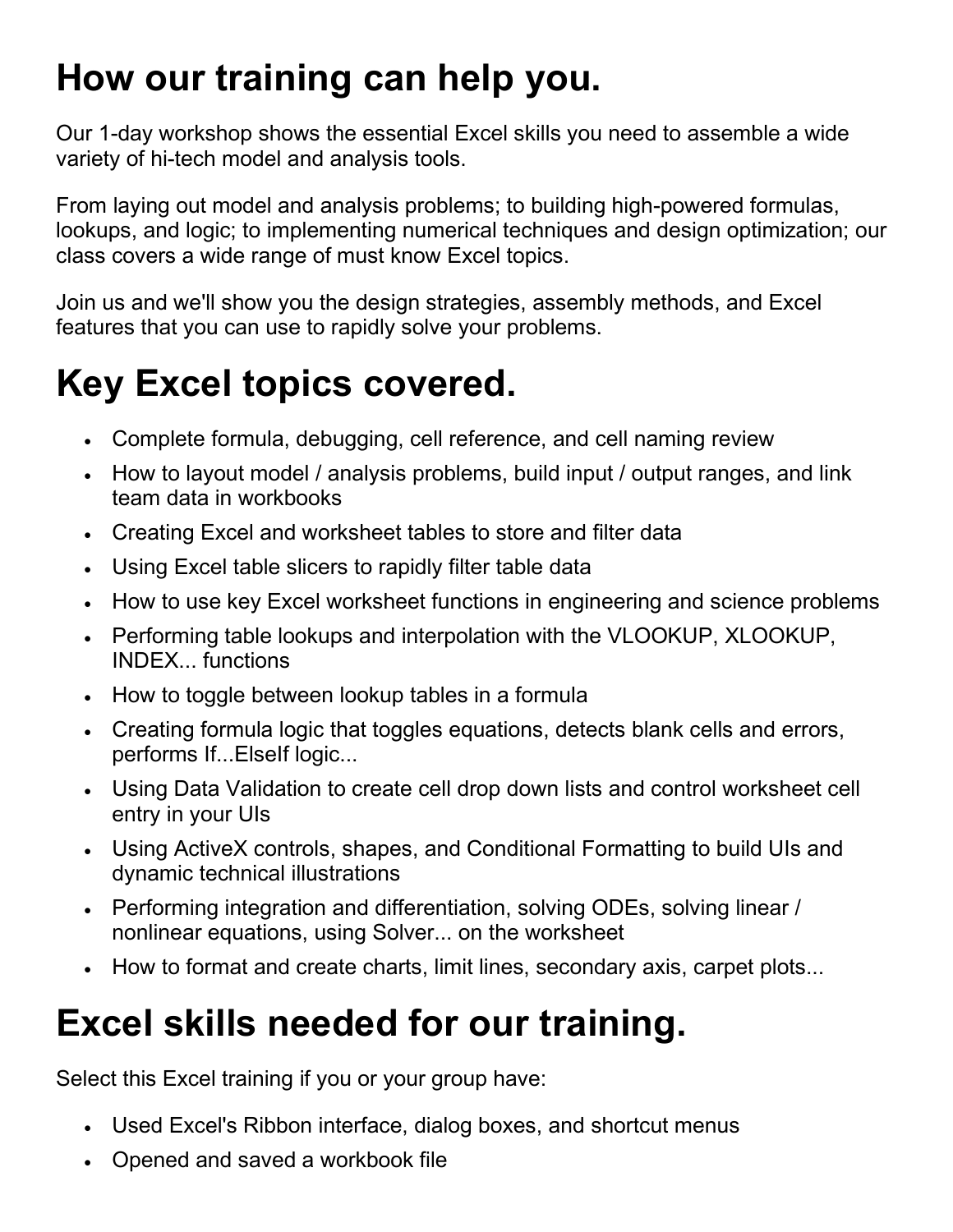- Entered data in a worksheet cell before
- Copied and pasted data in Excel
- Created worksheet formulas like =A1+(A2\*A3)

# **Who should attend?**

• Engineers, scientists, and technicians. Class examples determined by those in attendance.

# **How we run the class.**

We focus our training on what our customers need. When training begins, we analyze those needs and shift our outline appropriately. We will stress topics or add topics that our customers want. No two training sessions are ever the same with EMAGENIT.

# **Detailed training syllabus.**

#### Problem Layout, Formula Construction, Cell Name, and Concatenation Review

- How to organize problem input and output ranges on the worksheet
- Rapid formula construction and debugging methods for engineers and scientists
- Using various relative, mixed, and absolute cell references effectively in formulas
- Dragging and filling formulas over 1-d and 2-d range problems
- How to manage and use cell / range names in your formulas to track model info and data
- How to organize and transmit large amounts of data between problem / team worksheets and workbooks
- Using string concatenation to assemble text "on-the-fly" in your formulas; used in lookups, logic conditions...

### Creating Excel and Worksheet Tables to Store and Filter Data

- Designing worksheet and Excel tables for easy lookups and data storage
- How to create an Excel table and control its formats, filters, rows, columns...
- Using Excel table structured references to build worksheet functions that adapt to changing data structure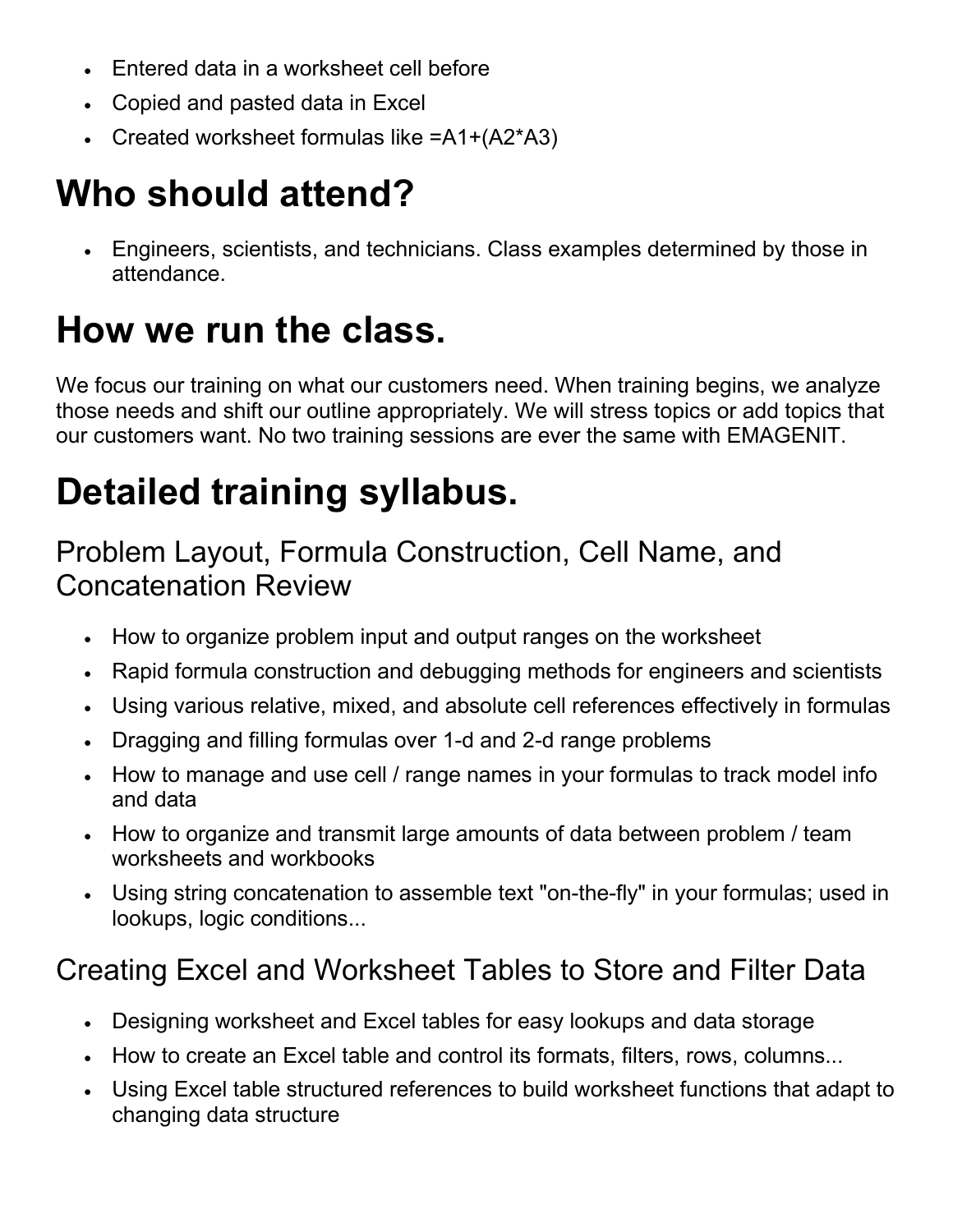- Using Excel's Sort, Filter, Copy, and PasteSpecial features to rapidly create data reports
- Using an Excel table's quick analysis tools and Slicers to quickly calculate and filter report data

#### Using Key Excel Worksheet Functions in Engineering / Science Problems

- How to create and use basic functions like SUM, COUNTA, AVERAGE, MAX, MIN, SUBTOTAL... in your formulas
- How to nest worksheet functions in your formulas to perform advanced engineering / science calculations
- Using functions like SUMIFS, COUNTIFS, MAXIFS... in your formulas to analyze data based on logic
- Performing trig and math operations in your formulas using functions like RADIANS, COS, ATAN2, ROUND, SQRT, LN, LOG...
- Using the IMAGINARY, COMPLEX... complex number functions in your formulas
- How to use statistical functions like STDEV.S, SKEW, FREQ, RANK... in your engineering / science formulas
- Designing formulas and using functions like MINVERSE, MMULT, TRANSPOSE... to perform array operations

#### Performing Table Lookups and Interpolation with Functions

- Using VLOOKUP, XLOOKUP, and HLOOKUP to perform basic engineering / science table lookups
- Using XMATCH and INDEX to perform complex table lookups as well as return entire rows and columns
- Using functions to perform interpolation on a worksheet table
- Using the INDIRECT function and string concatenation to toggle worksheet tables in formulas

### Creating Logic Formulas for Model / Analysis Problems

- Logic review for engineers and scientists including how to figure out logic triggers in problems
- How to use the relational operators:  $\leq, \geq, \leq, \geq, \leq, \geq, \geq, \leq$  and IF, AND, OR, NOT... to build logic formulas
- Using simple logic to activate and deactivate a worksheet formula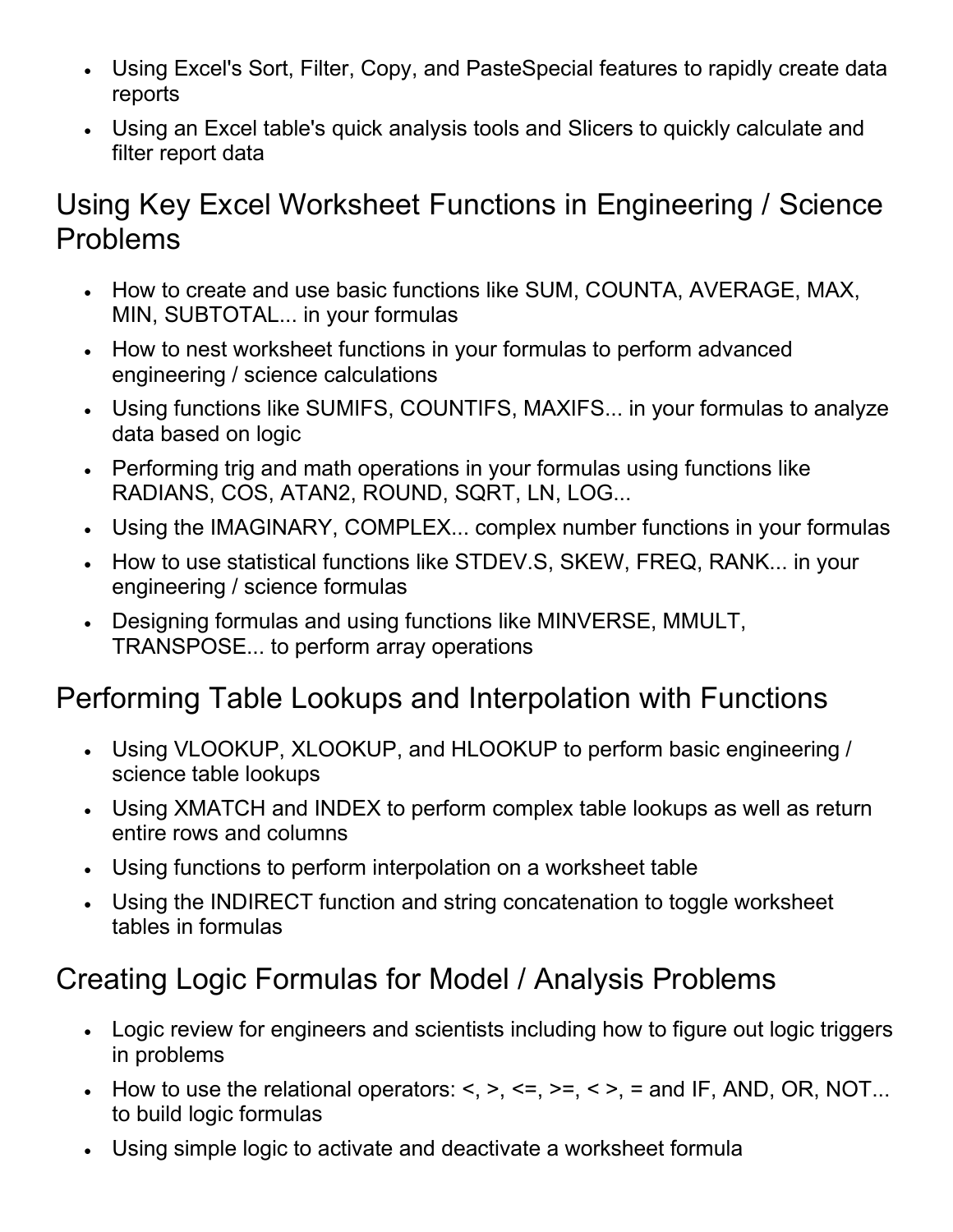- Using the IF and IS functions to determine if cells are blank, contain numbers, contain text, have errors...
- Creating formulas that appear and disappear when needed using the IF and IS functions
- Creating IF...ELSEIF logic in formulas using nested IF's or the IFS function
- Using the IF functions to toggle between different engineering and science formulas in a cell

#### Building Worksheet UIs and Dynamic Displays for Your Problems

- Using Data Validation to create cell drop down lists and control number, date, and text entry in your UIs
- How to create self-adjusting cell drop down lists using dynamic names and names piggy backed on Excel tables
- Creating and integrating ActiveX and Form controls in worksheet UIs
- Using Conditional Formatting to flag (i.e., format) cells in your problems based on logic triggers
- Dynamically displaying cell values in shapes and creating linked pictures that update in your UIs

### Performing Integration and Differentiation on the Worksheet

- Performing numerical integration in Excel using the Trapezoid, Simpson's 1/3, and Simpsons 3/8 rule
- Performing differentiation in Excel using the Forward Difference, Central Difference, and Backward Difference expressions

### Solving Linear and Non-Linear Equations on the Worksheet

- Performing Newton's method on the worksheet to solve a non-linear equation
- Using Goal Seek to solve a non-linear equation on the worksheet
- Performing the Gauss Seidel method on the worksheet to solve a system of linear equations
- Using the Inverse Matrix method on the worksheet to solve a system of linear equations